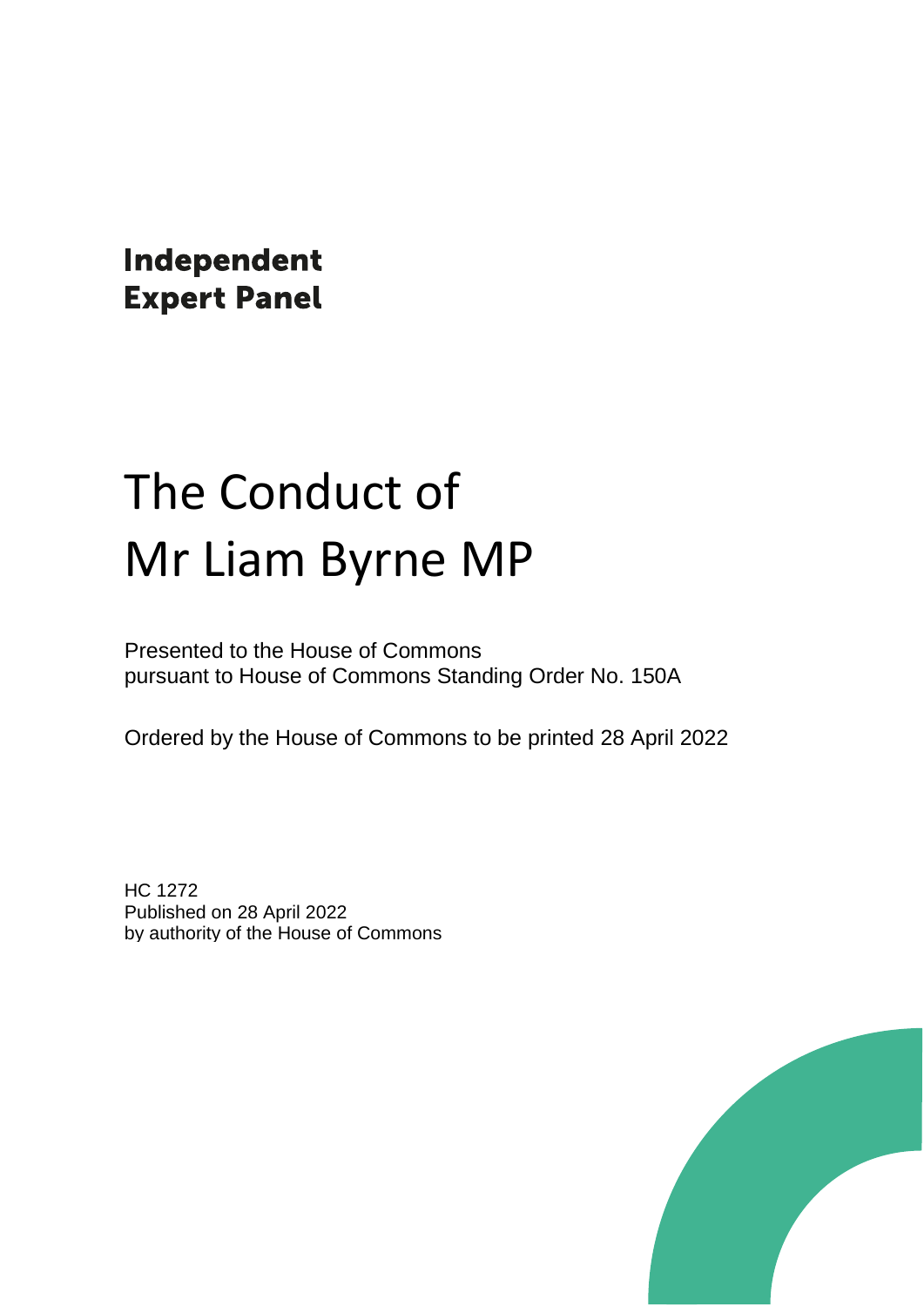### **The Independent Expert Panel**

The Independent Expert Panel was established by the House of Commons on 23 June 2020. The Panel hears any appeals from decisions by the Parliamentary Commissioner for Standards in complaints against a MP or former MP under the Independent Complaints and Grievance Scheme (ICGS); and considers referrals from the Commissioner to determine sanctions in such cases. These are cases involving an allegation of a breach of the Bullying and Harassment Policy for UK Parliament, or the Sexual Misconduct Policy for UK Parliament.

#### **Current membership**

Mrs Lisa Ball Monica Daley Mrs Johanna Higgins Sir Stephen Irwin (Chair) Professor Clare McGlynn Miss Dale Simon Sir Peter Thornton Dr Matthew Vickers

#### **Powers**

The Panel's powers are set out in House of Commons Standing Orders Nos 150A to150D. These are available on the internet via [www.parliament.uk.](http://www.parliament.uk/)

#### **Publication**

© Parliamentary Copyright House of Commons 2022. This publication may be reproduced under the terms of the Open Parliament Licence, which is published at [www.parliament.uk/site-information/copyright-parliament/.](http://www.parliament.uk/site-information/copyright-parliament/) Independent Expert Panel reports are published on the Panel's website at [www.parliament.uk/mps-lords-and](http://www.parliament.uk/mps-lords-and-offices/standards-and-financial-interests/independent-expert-panel/)[offices/standards-and-financial-interests/independent-expert-panel/](http://www.parliament.uk/mps-lords-and-offices/standards-and-financial-interests/independent-expert-panel/) and in print by order of the House. Accessible versions are available on request.

#### **Panel staff**

The Secretary to the Panel is Ian Bradshaw.

#### **Contact**

All correspondence should be addressed to the Secretary to the Panel. The Panel's email address is [independentexpertpanel@parliament.uk.](mailto:independentexpertpanel@parliament.uk)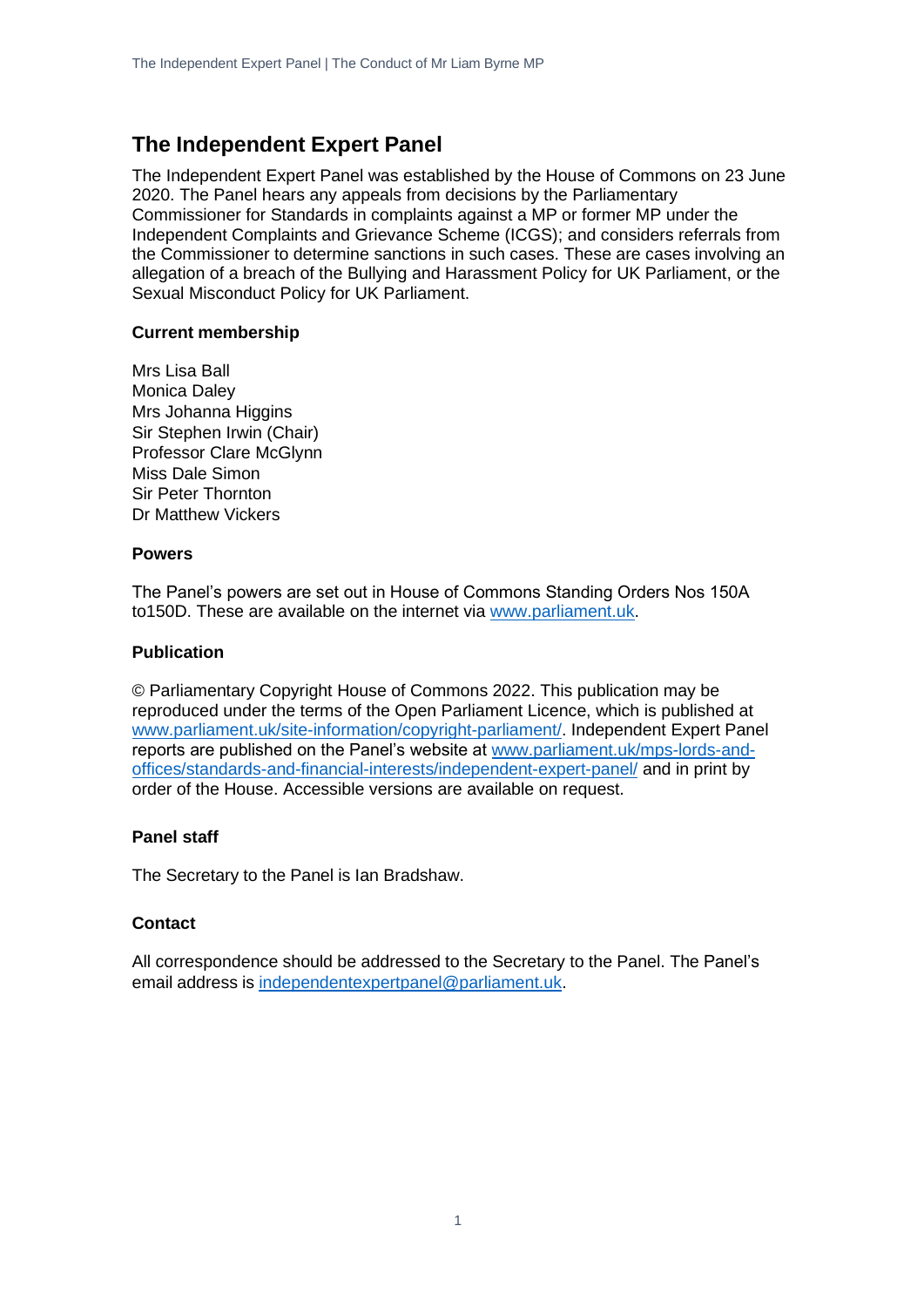### **Contents**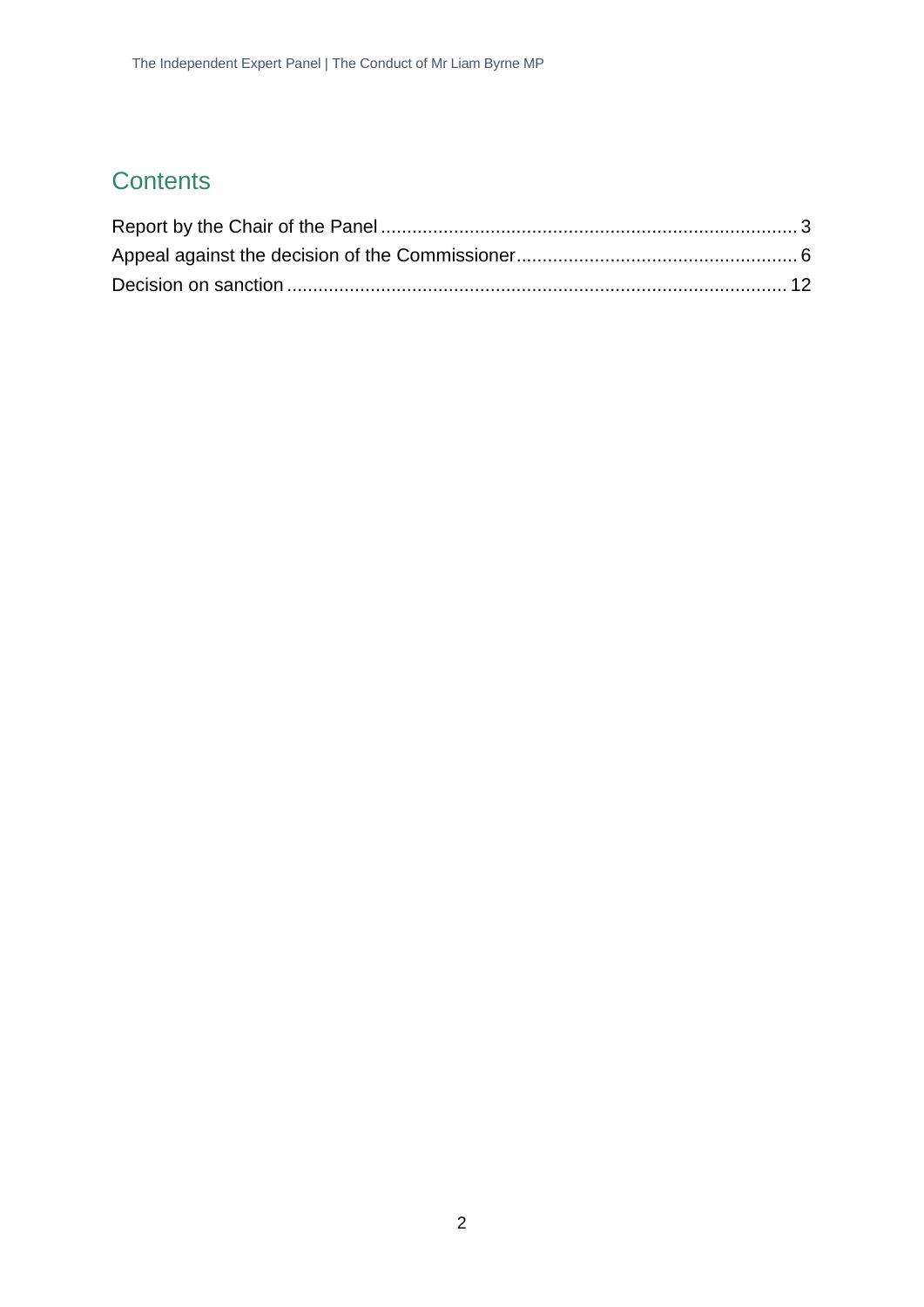## <span id="page-3-0"></span>**Report by the Chair of the Panel**

- 1.1 The Independent Expert Panel (the Panel) was established by the House of Commons on 23 June 2020. The Panel hears any appeals from decisions by the Parliamentary Commissioner for Standards (the Commissioner) on complaints against a MP, or former MP, under the Independent Complaints and Grievance Scheme (ICGS); and considers referrals from the Commissioner to determine sanctions where she has upheld a complaint in serious cases. These are cases involving an allegation of a breach of the Bullying and Harassment Policy for UK Parliament (the Bullying and Harassment Policy), or the Sexual Misconduct Policy for UK Parliament.<sup>1</sup>
- 1.2 The Panel is guided by the principles of natural justice, fairness for all parties, transparency and proportionality. We understand the seriousness of, and the harm caused by, bullying, harassment and sexual misconduct. We are rigorously independent, impartial and objective, acting without any political input or influence.
- 1.3 This is a report of the decisions of the Panel on appeal and sanction made following a referral from the Commissioner of a complaint under the Bullying and Harassment Policy she had upheld against the respondent, Rt Hon Liam Byrne MP, the Member for Birmingham Hodge Hill.
- 1.4 The complainant Mr David Barker, who has agreed to be named in this report, was a staff member in the respondent's constituency office. He made seven allegations of bullying against Mr Byrne. Following an investigation by an independent investigator, the Commissioner upheld a single allegation; that Mr Byrne had ostracized the complainant between 20 March and the end of July 2020, including disabling the complainant's Parliamentary email account for a period. The ostracization followed a dispute between Mr Byrne and the complainant at the former's constituency office, that had led him to send the complainant home. The Commissioner concluded that Mr Byrne's behaviour was "was malicious behaviour that involved a significant misuse of power" in the context of the complainant's ill health and the first Covid-19 pandemic lockdown.

<sup>1</sup> See, UK Parliament, [Independent Complaints and Grievance Scheme,](https://www.parliament.uk/about/independent-complaints-and-grievance-scheme/) for more detail on the ICGS and copies of the relevant policies.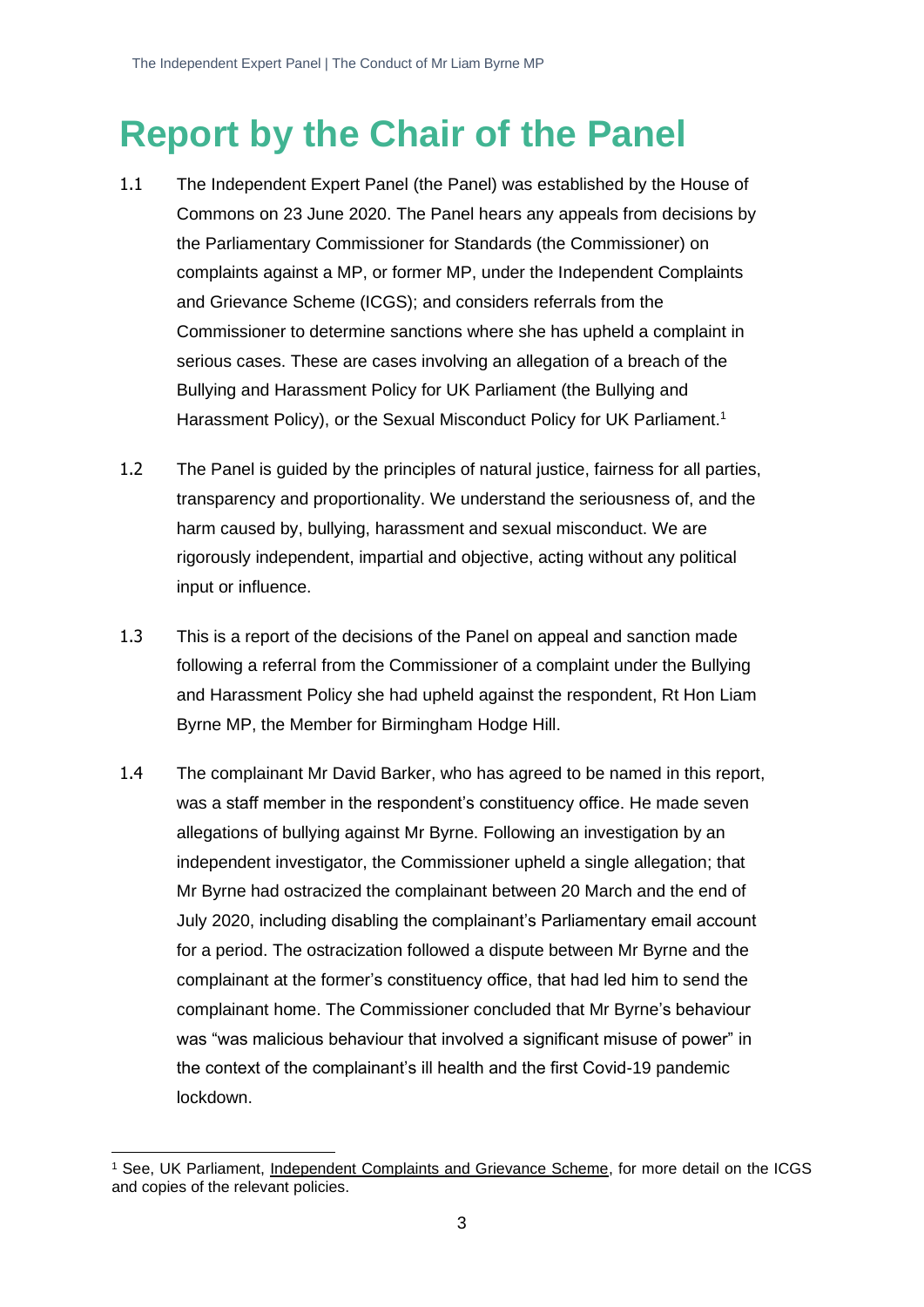- 1.5 The respondent did not appeal the Commissioner's decision. The complainant appealed her decision not to uphold two of his other allegations. I appointed the following sub-panel to consider the complainant's appeal and then to determine the sanction to be imposed:
	- Ms Monica Daley
	- Miss Dale Simon (Chair)
	- Dr Matthew Vickers
- 1.6 The sub-panel did not uphold the complainant's appeal for the reasons set out in its decision of 31 January, section 2 of this report. It therefore determined sanction on 11 April, based on the Commissioner's original decision. The subpanel's full decision and reasoning is set out in section 3 of this report.
- 1.7 Having considered the Commissioner's memorandum, the independent investigator's report and associated evidence, and the submissions made by both the complainant and Mr Byrne the sub-panel concluded that:

*This case involves a serious breach of the Bullying and Harassment Policy which arose from the respondent abusing his position of power and ostracizing the complainant, who was his employee, by ceasing personal contact with him for several months and denying him access to his Parliamentary IT account. The impact of this behaviour was compounded by the fact that it occurred during the first period of lockdown when the complainant was physically separated from work colleagues, uncertain of his future work status and had undergone a period of ill health.* 

- 1.8 The respondent's decision not to engage with the complainant following what he perceived to be acts of misconduct was not, as he argued, a reasonable HR strategy. It was bullying. He should, as he now accepts, have tackled any alleged misconduct through a proper disciplinary process not by ostracizing the complainant.
- 1.9 The sub-panel accepted that Mr Byrne had demonstrated genuine remorse. However, they were not convinced that he fully understood the extent of his wrongdoing as he implied that his lack of understanding of the term "ostracization" within the Bullying and Harassment Policy, and the

4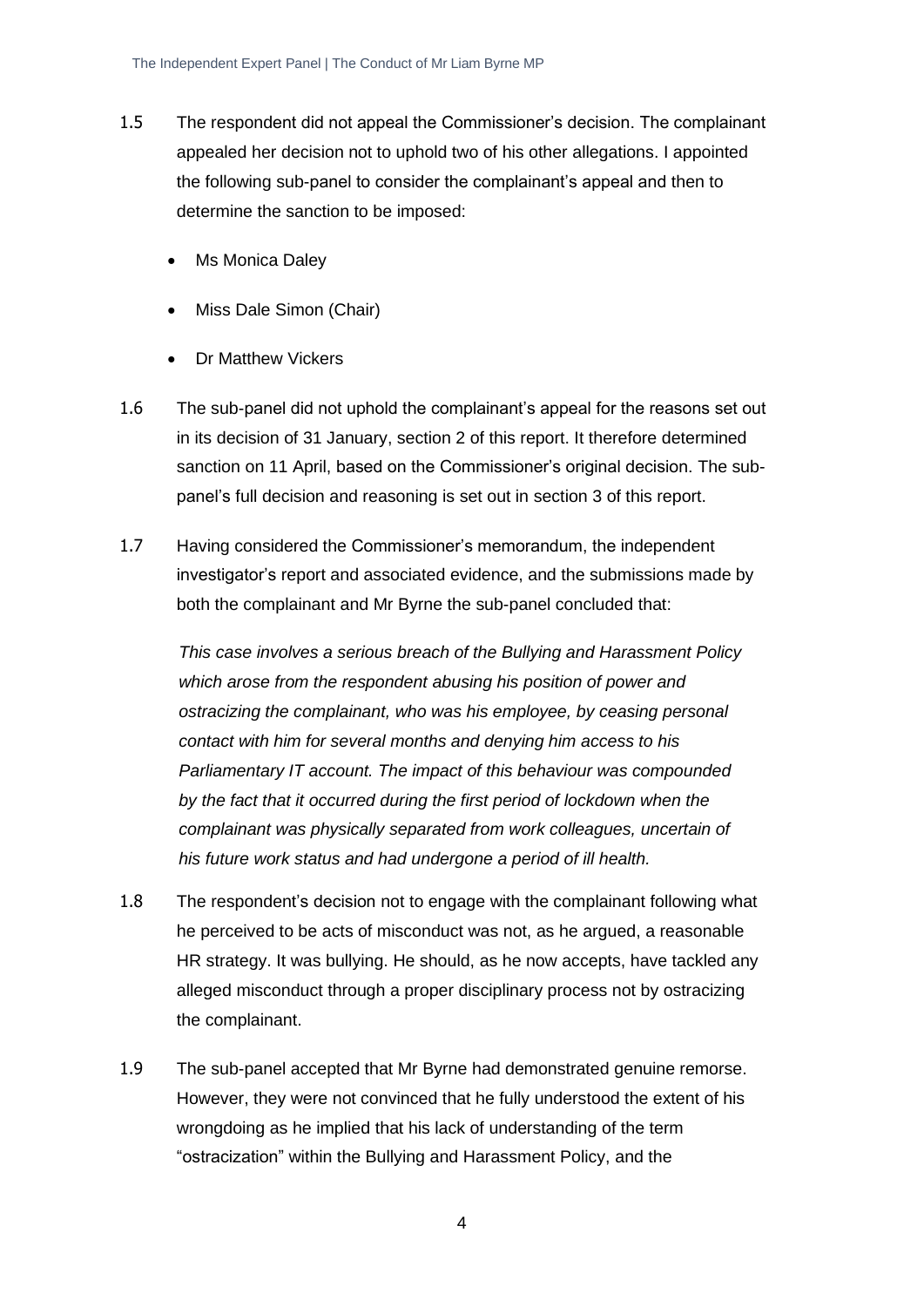complainant's behaviour, somehow excused his actions. The sub-panel recognised Mr Byrne's willingness to put in place steps to address his behaviour through training and the action he had already taken and planned to take to address weaknesses in his management of his team. They also took into account Mr Byrne's representations on his mental health, both the impact of these issues at the time that the misconduct occurred and the considerable impact of the lengthy investigation process on his current wellbeing.

- 1.10 The sub-panel concluded that Mr Byrne should make a written apology to the complainant and undertake training and other actions to address the causes of his behaviour and the weaknesses in the management of his office. However, this was not sufficient sanction to address the seriousness of this case. They therefore also recommended that he be suspended from the service of the House for two sitting days. Mr Byrne has accepted the subpanel's decision.
- 1.11 I make this report to the House pursuant to Standing Order No. 150(A)(5)(d) as the sub-panel has recommended a sanction only the House can impose. All other information about this case, including the investigator's report, the Commissioner's memorandum, and the identity of any witnesses, except as referred to in this report remains confidential.

**Sir Stephen Irwin 28 April 2022**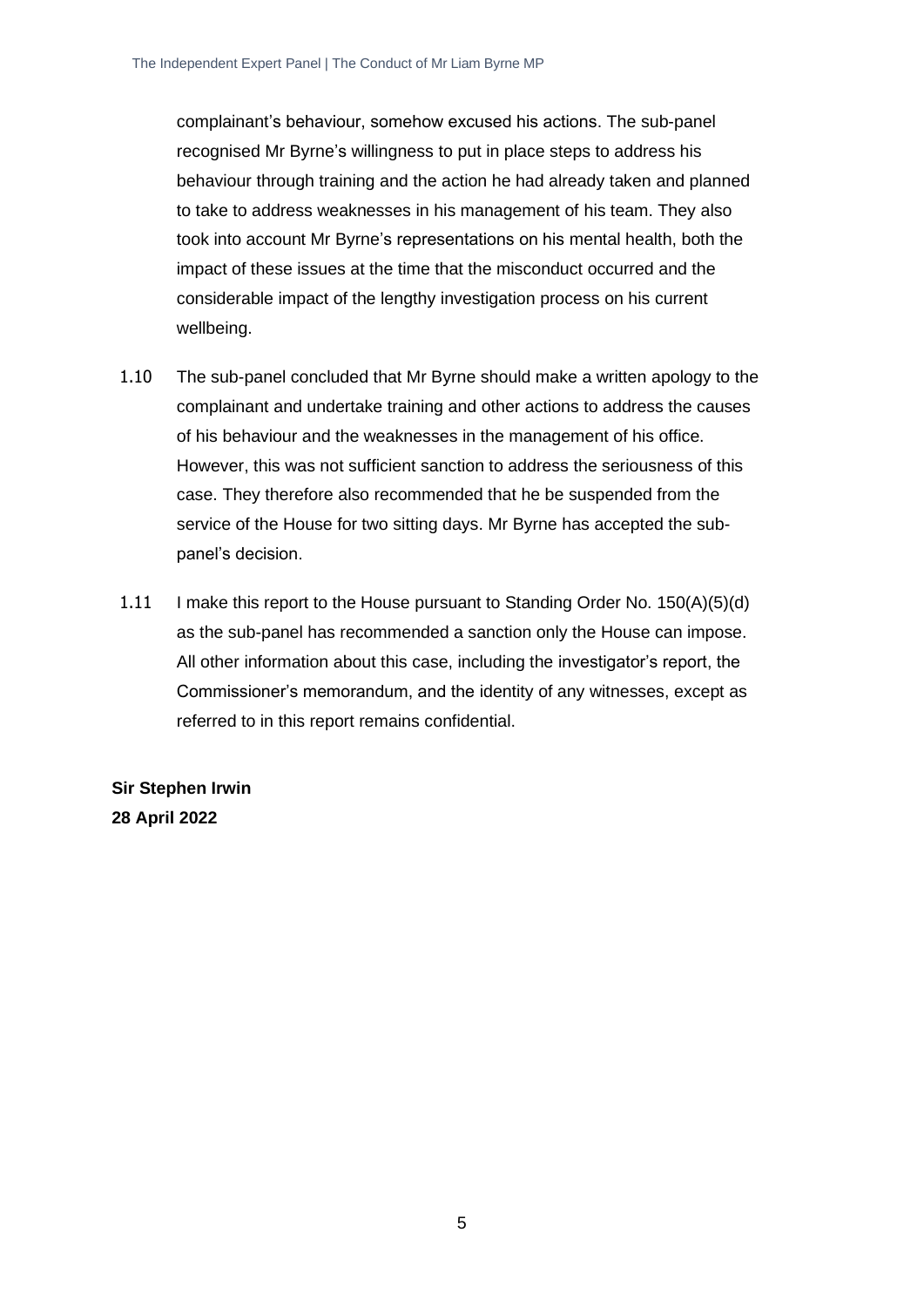# <span id="page-6-0"></span>**Appeal against the decision of the Commissioner**

**Appeal by the complainant against the decisions of the Parliamentary Commissioner for Standards**

**Decision of sub-panel dated 31 January 2022**

**Sub-panel members: Ms Monica Daley, Miss Dale Simon (Chair), and Dr Matthew Vickers**

#### **Background**

2.1 The complainant was a regular volunteer within his local party and in March 2019 had assisted the respondent's constituency office with a constituency matter. The complainant was then employed by the respondent as an administrative officer in his constituency office in April 2019, initially for two days per week. This was increased to four days per week in May 2019 and further extended to five days per week in April 2020. Throughout this period the complainant was employed under a rolling contract that was renewed approximately bi-monthly, until his contract came to an end on 31 July 2020. On the 10 July 2020 the complainant made a complaint via the Independent Complaints and Grievance Scheme ("the scheme") helpline. The complaint alleged that the complainant had been bullied by the respondent in breach of Parliament's Bullying and Harassment Policy. He made seven specific allegations, which were clustered under two headings and referred to by the independent investigator as allegations 1a to 1d, and 2a to 2c.

#### **The Investigator's and Commissioner's findings**

- 2.2 On 14 October 2021 the independent investigator reported in a Formal Assessment Report, that in their opinion there was sufficient evidence to uphold three of the seven alleged incidents (1d, 2a and 2b) and made an overall recommendation to uphold the complaint of bullying.
- 2.3 The Commissioner agreed in part with the investigator's report and concluded that the respondent's actions constituted a breach of both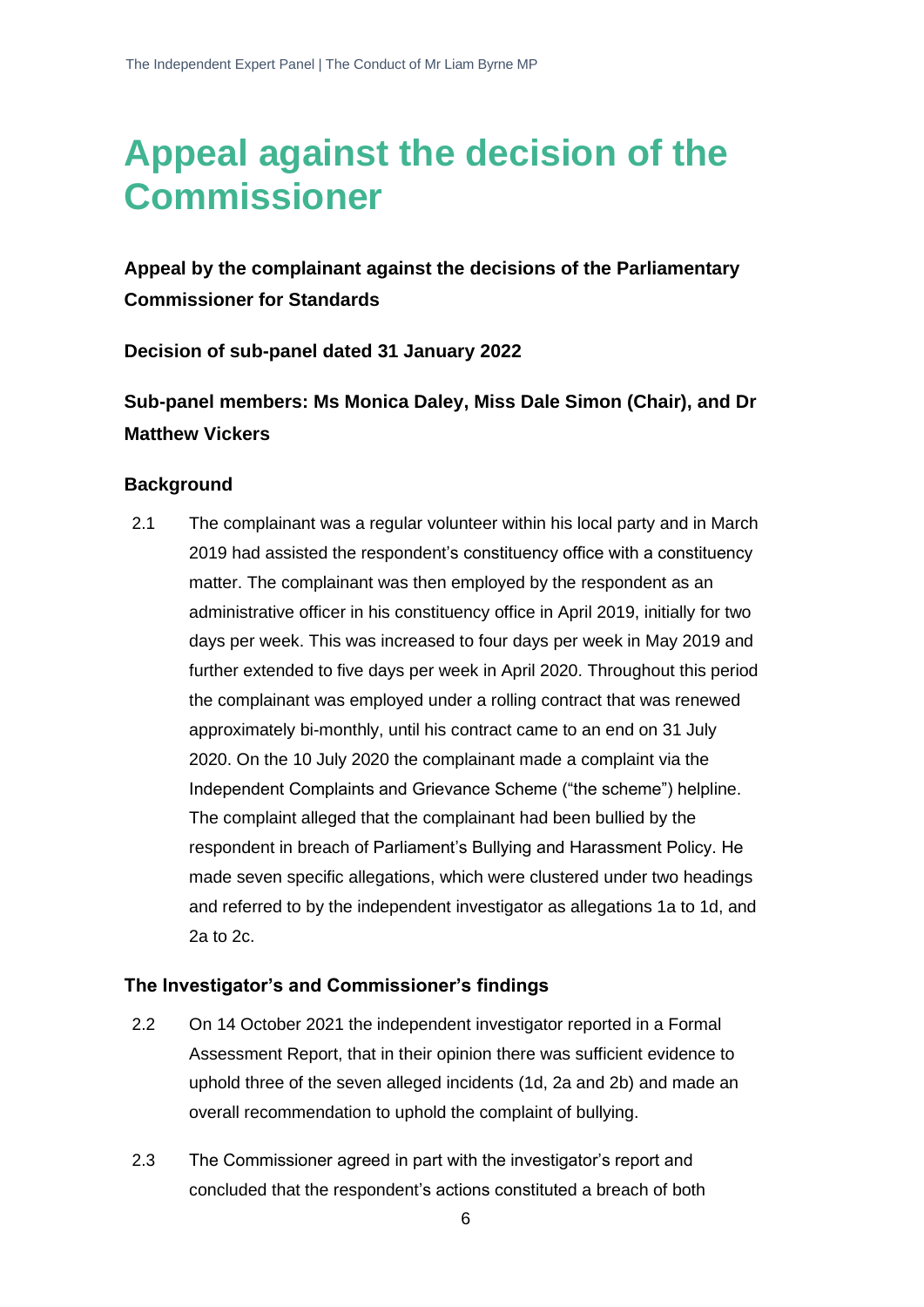Parliament's Bullying and Harassment Policy and Behaviour Code. She concluded that there was an overlap between allegations 1d, 2a and 2b and decided that it would be fairer to address all the issues of contact between the complainant and respondent between 20 March and the end of July 2020 under allegation 2a only [see paragraphs 3.3 to 3.5 for more detail]. This changed allegation 1d and made allegation 2b redundant. The parties were notified of the Commissioner's decision to uphold the complaint in a letter dated 17 November 2021.

#### **The Appeal**

2.4 The complainant now appeals to the Independent Expert Panel (the Panel) against the Commissioner's decision not to uphold allegations 1a and 1c. Those allegations were:

*1a) That on an unspecified date in February 2020 Mr Byrne's behaviour changed and his working patterns became inconsistent while his expectations of the complainant were raised exponentially in terms of hours the complainant was required to work. Given that the complainant was on a part time contract (between 2-4 days per week), the complainant stated he was expected to work by Mr Byrne for no pay in fear of losing his employment. The complainant states he was expected to work every day Mr Byrne did and to the point of exhaustion, this was flagged to Mr Byrne on numerous occasions but no action or change in expectation was forthcoming. The complainant states he was being required to work between 12 -14 hours per day with only one day off per week.*

*1c) That Mr Byrne used 'Gaslighting' techniques towards the complainant during this period which made him doubt himself and question his abilities and worth.<sup>1</sup> The complainant found this out from colleagues and felt manipulated, abused and undervalued by Mr Byrne. Examples of this include Mr Byrne speaking to colleagues unnecessarily* 

<sup>1</sup> The investigator and Commissioner adopted the following definition of Gaslighting "'an insidious form of manipulation and psychological control. Victims of gaslighting are deliberately and systematically fed false information that leads them to question what they know to be true, often about themselves. They may end up doubting their memory, their perception, and even their sanity. Over time, a gaslighter's manipulations can grow more complex and potent, making it increasingly difficult for the victim to see the truth'. It can occur in personal and professional relationships." <https://www.psychologytoday.com/gb/basics/gaslighting>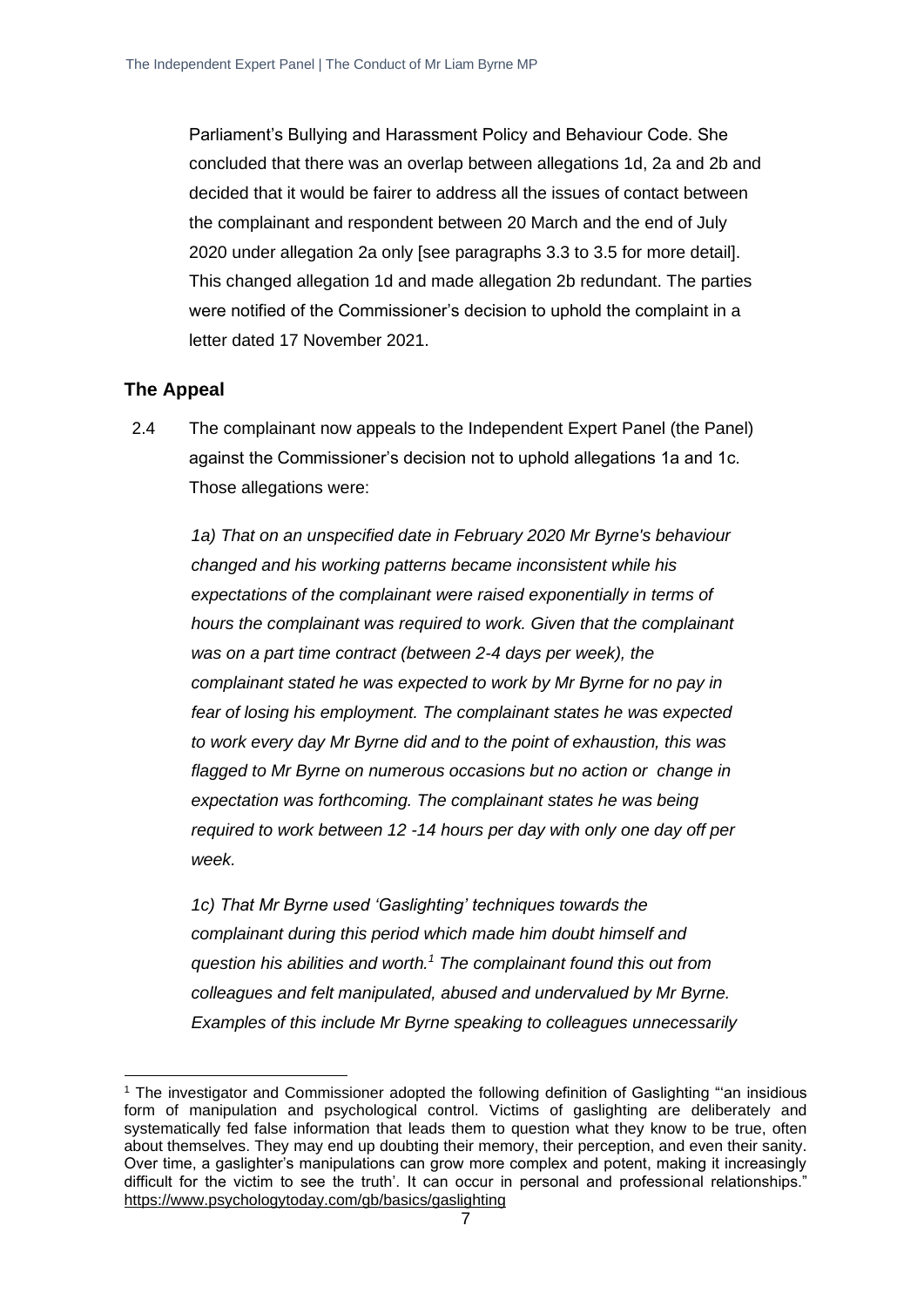*about the complainant and his inabilities, calling him 'insubordinate and unresponsive'.*

- 2.5 The appeal has been managed in accordance with the Bullying and Harassment Policy and Procedure agreed by the House on 28 April 2021,<sup>2</sup> and sections A and C of the Panel's *Appeals, referrals and sanctions: Guidance for the parties*. 3
- 2.6 The Independent Expert Panel was established by resolution of the House of Commons on 23 June 2020 to act as the independent appellate body on appeals from decisions of the Commissioner in cases brought under the Independent Complaints and Grievance Scheme, which includes cases of alleged bullying. The Panel operates in accordance with the principles of fairness, transparency, natural justice and proportionality. Decisions on cases are made by nominated sub-panels.
- 2.7 The Panel does not re-investigate the allegations during an appeal, nor does it take fresh decisions on the basis of the investigation. The role of the Panel in an appeal is to review the decisions taken by the Commissioner.
- 2.8 Appeals to the Panel are a two-stage process:
	- (1) acceptance that there are grounds for appeal, and
	- (2) where there are such grounds, the appeal itself.
- 2.9 As the nominated sub-panel for this case, we have considered carefully the Formal Assessment Report, the Commissioner's decision letter and memorandum, and the evidence of the investigation.
- 2.10 We have at the forefront of our minds the UK Parliament Harassment and Bullying Policy, the UK Parliament Behaviour Code, and the House of Commons Code of Conduct, in addition to the relevant Standing Orders of the House of Commons.

<sup>2</sup> UK Parliament, [Bullying and Harassment Policy for UK Parliament: Edition 2021,](https://www.parliament.uk/globalassets/documents/conduct-in-parliament/bullying-and-harassment-policy.pdf) and [Bullying and](https://www.parliament.uk/globalassets/documents/conduct-in-parliament/bullying-and-harassment-procedure.pdf)  Harassment Procedure for [UK Parliament: Edition 2021.](https://www.parliament.uk/globalassets/documents/conduct-in-parliament/bullying-and-harassment-procedure.pdf)

<sup>&</sup>lt;sup>3</sup> Independent Expert Panel, [Appeals, referrals and sanctions: Guidance for the parties: Version 2,](https://www.parliament.uk/globalassets/mps-lords--offices/standards-and-financial-interests/independent-expert-panel/guidance-for-parties-on-appeals-referrals-and-sanctions-revised-october-2021.pdf) October 2021.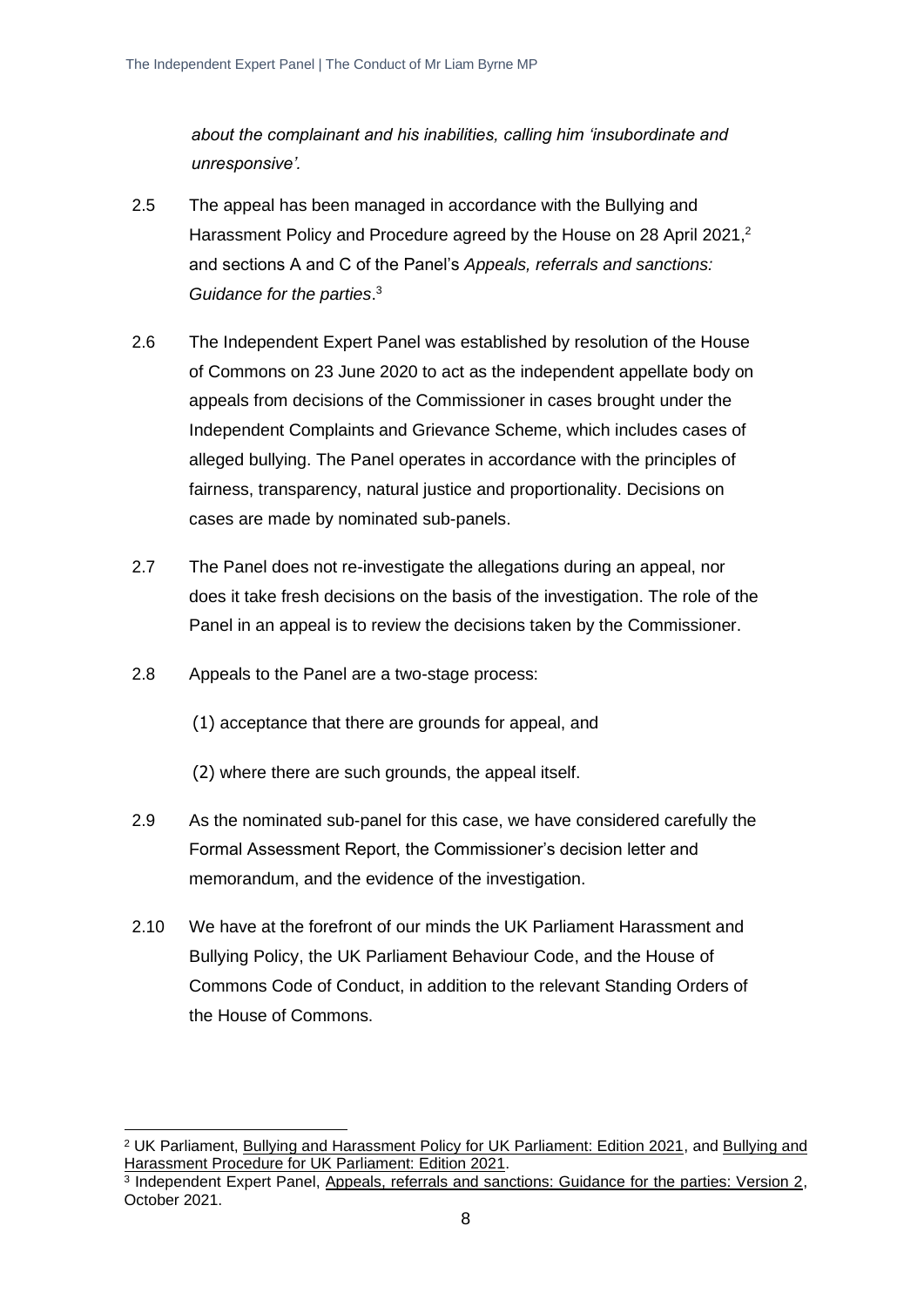#### **Grounds for Appeal**

2.11 The complainant submitted his appeal on 11 December 2021 and submitted supplementary information following a request from the sub-panel on 22 December. He argued that:

*[...] the Commissioner's decision was unreasonable in respect of allegations 1a and 1c. This stems from a misunderstanding that work on Mr Byrne's mayoral campaign was unconnected to my Parliamentary role. The truth is there was never any distinction.*

2.12 The complainant also offered to provide fresh evidence not provided to the investigator and Commissioner to support this point. He argued that it had not been offered during the investigation because he had not realised that the question of whether his work on the mayoral campaign was connected to his Parliamentary role would arise.

#### **Consideration of Acceptance of the Grounds for Appeal**

- 2.13 On 12 January 2022 the sub-panel met to determine whether to accept the grounds for appeal submitted by the complainant. We concluded that the complainant had adequately expressed his grounds and the basis of the appeal against the decision of the Commissioner, and therefore agreed to consider it. The appeal raised the issue of whether the Commissioner had construed the Bullying and Harassment policy too narrowly in regard to defining Parliamentary activities, leading her to make an unreasonable decision.
- 2.14 We decided not to consider the fresh evidence because in our view it did not have a real prospect of affecting the outcome of the appeal given the evidence already available to the sub-panel.

#### **Consideration of the Grounds for Appeal**

2.15 On 24 January 2022 the sub-panel convened to determine the ground for appeal in this case. We considered the Commissioner's decision in relation to each allegation in turn.

#### *Allegation 1a*

2.16 In her memorandum the Commissioner stated (para 24):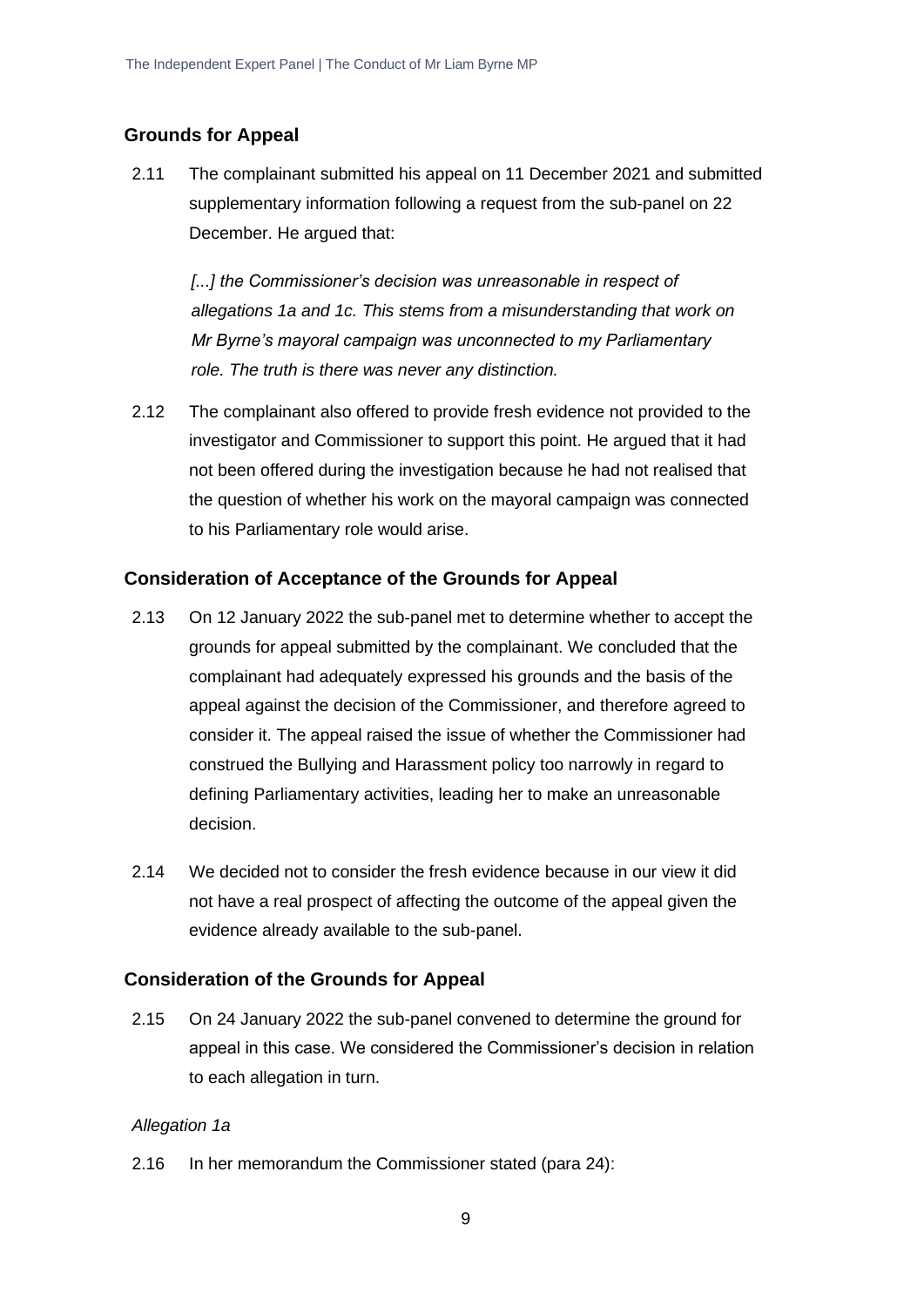*As I have noted above, the complainant worked both for Mr Byrne in a parliamentary role and volunteered to assist Mr Byrne in a nonparliamentary role. I am mindful that the scope of Parliament's Bullying & Harassment Policy is restricted, at paragraph* [4.1], to conduct that is *connected to parliamentary activities only:*

*"This policy applies to all acts of bullying and harassment by and against any member of the Parliamentary Community on the Parliamentary estate or elsewhere in connection with their Parliamentary activities."*

*I therefore have not considered conduct and evidence that is connected to non-parliamentary activities.*

- 2.17 We concluded that the Commissioner correctly applied the provisions of the policy to the circumstances of this case. The Commissioner concluded that the complainant's additional work pressures and time commitment in early 2020 were most likely connected to the respondent's non-Parliamentary campaign activities. She identified poor management practice in the way that the working patterns and workloads of Parliamentary staff members who were also working on the campaign were managed but found that this "general office disorganisation" did not amount to bullying.
- 2.18 We recognise that MPs and their staff wear "multiple hats" in respect of their Parliamentary, constituency and party activities, and that the inherent imbalance of power between MPs and junior members of staff could make it difficult to maintain the distinction between these activities in practice. Given this, the policy requires the Commissioner to reach her decision on the basis of the facts that she found proved in this case. A sub-panel's role is not to substitute its judgement for that of the Commissioner. We decided that the Commissioner's decision not to uphold allegation 1a was one that she could reasonably make based on her interpretation of the policy and the facts that she found proved. Accordingly, we did not uphold this ground of appeal.

#### *Allegation 1c*

2.19 The Commissioner concluded that in her opinion there was insufficient reliable evidence to support this allegation or to conclude on the balance of probabilities that the respondent's conduct involved "offensive, intimidating,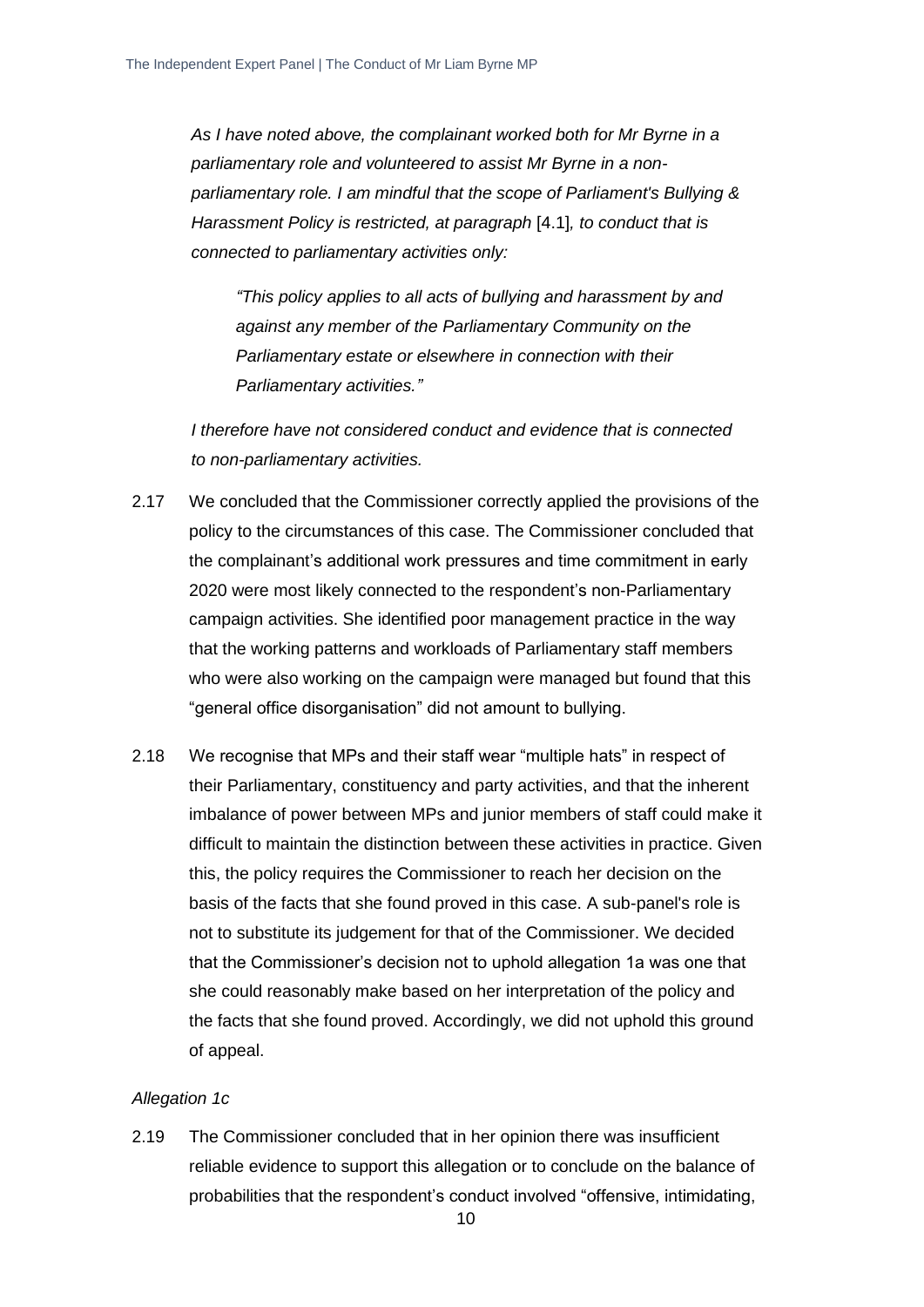malicious or insulting behaviour" or that the respondent's conduct involved "an abuse or misuse of power". We found no evidence to suggest that consideration of any distinction between the work undertaken by the complainant in respect of the respondent's mayoral campaign and his Parliamentary role, was a determining or relevant factor in respect of the Commissioner's decision. Therefore, this ground of appeal is also not upheld.

#### **Decision**

2.20 We considered each aspect of the complainant's grounds of appeal carefully. We found no evidence to support a finding that the Commissioner's decision was unreasonable. Therefore, this appeal is not upheld.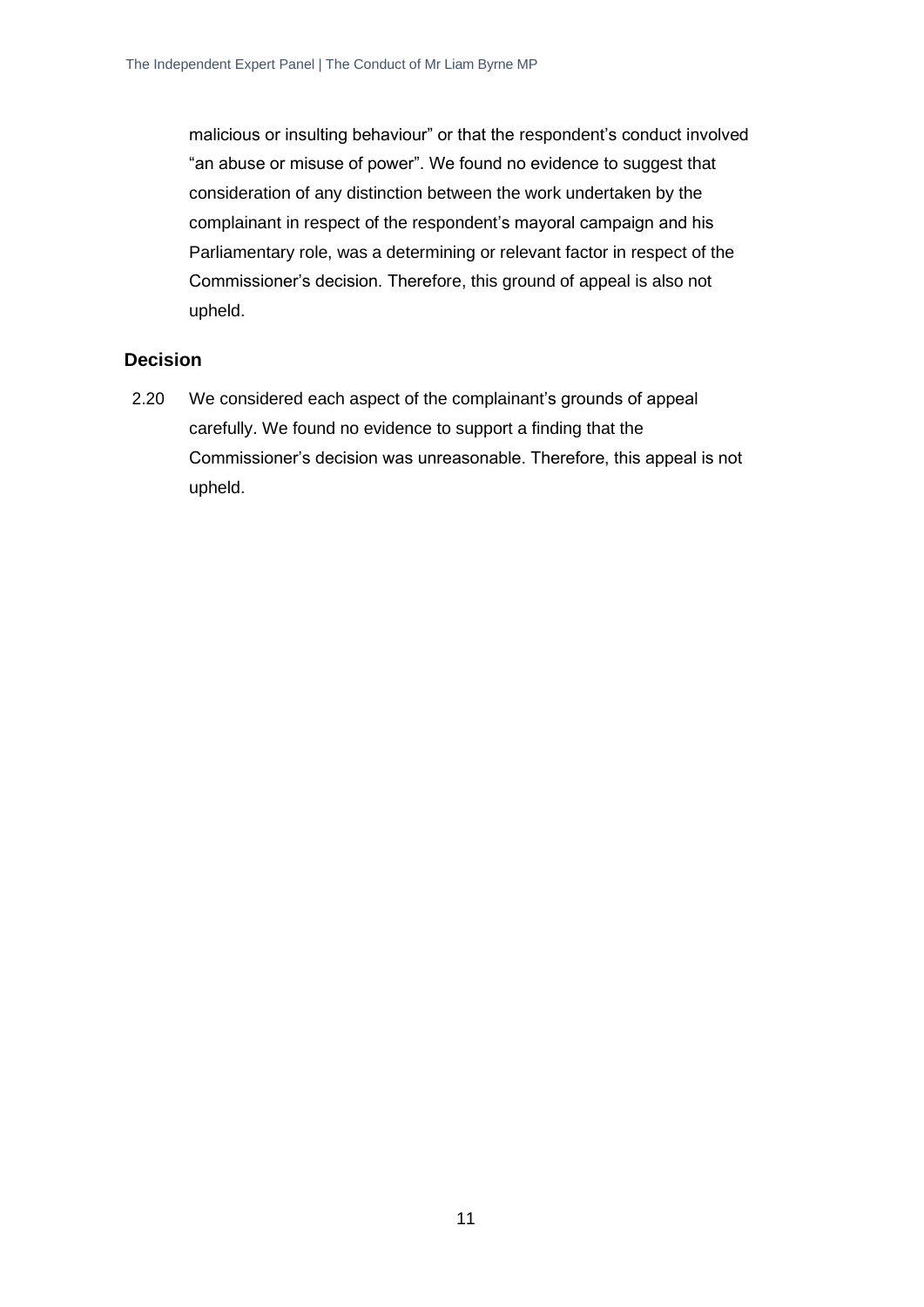### <span id="page-12-0"></span>**Decision on sanction**

**Decision on sanction following referral by the Parliamentary Commissioner for Standards**

**Decision of sub-panel dated 11 April 2022**

**Sub- panel members: Ms Monica Daley, Miss Dale Simon (Chair), and Dr Matthew Vickers**

#### **Background**

3.1 The complainant was a regular volunteer within his local party and in March 2019 had assisted the respondent's constituency office with a constituency matter. The complainant was then employed by the respondent as an administrative officer in his constituency office in April 2019, initially for two days per week. This was increased to four days per week in May 2019 and further extended to five days per week in April 2020. Throughout this period the complainant was employed under a rolling contract that was renewed approximately bi-monthly, until his contract came to an end on 31 July 2020. On the 10 July 2020 the complainant made a complaint via the Independent Complaints and Grievance Scheme (the ICGS) helpline. The complaint alleged that the complainant had been bullied by the respondent in breach of Parliament's Bullying and Harassment Policy. He made seven specific allegations, which were clustered under two headings and referred to by the independent investigator as allegations 1a to 1d, and 2a to 2c.

#### **The Commissioner's decision**

- 3.2 On 14 October 2021 the independent investigator reported in a Formal Assessment Report, that in her opinion there was sufficient evidence to uphold three of the seven alleged incidents (1d, 2a and 2b) and made an overall recommendation to uphold the complaint of bullying.
- 3.3 The allegations the investigator recommended upholding were:

*Allegation 1d - It is alleged that between 3rd June and July 2020 (when the complainant's contract was not renewed by Mr Byrne) inappropriate behaviour intensified in terms of a period of silence between the two*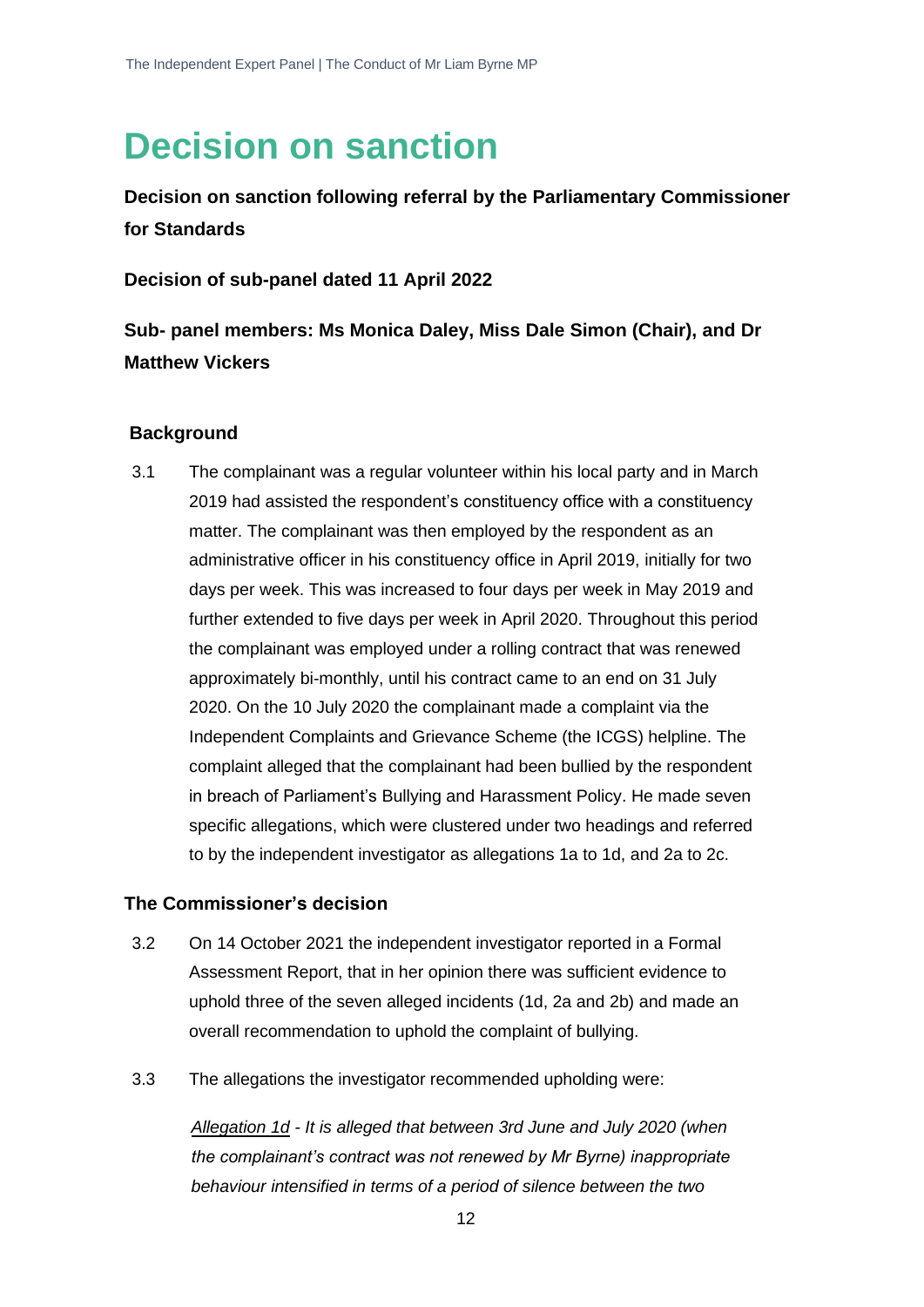*parties only being broken by Mr Byrne when he contacted the complainant out of the blue stating he had received 'serious complaints' about him. The complainant alleges he was then locked out of his work social media accounts without notification and his passwords were voided, disabling the complainant's Parliamentary email account, meaning even though he was still technically employed he could not work or access items such as his final payslip. The complainant was then informed by another member of staff (not Mr Byrne, his employer) that his contract was not to be renewed at the end of July. On the 9th June 2020 the complainant also found out that an attempt had been made at the instigation of Mr Byrne, to wipe the work mobile telephone he had in his possession, remotely of its content including stakeholder details.*

*Allegation 2a - It is alleged by the complainant that between the 20th March 2020 and the beginning of June 2020 the complainant was not spoken to by Mr Byrne (his line manager and employer) except for a couple of occasions by text message. This upset the complainant and he felt ostracised by Mr Byrne. During this period the complainant continued to work for the respondent remotely and fulfil his obligations. Mr Byrne would reply to other messages from other staff members but not the complainant. Due to the platform being used (WhatsApp) the complainant could see he was further being ignored and ostracised, being in essence isolated from the team.*

*Allegation 2b - After 4 weeks of being allegedly ignored by the respondent the complainant began to suffer medical/wellbeing issues and during this period developed Covid-19 symptoms, this was conveyed to Mr Byrne who did not check on his welfare needs or his well-being. During this period the complainant's contract was still only being extended on a bi-monthly basis by Mr Byrne and the lack of communication meant he was fearful for his future employment constantly. It is alleged that during this period that the complainant was only being paid half his salary, the reason for this is unclear and he alleges that this greatly added to his stress and anxiety.*

3.4 The period covered by these allegations followed a dispute on 20 March 2020 between the complainant and the respondent at the latter's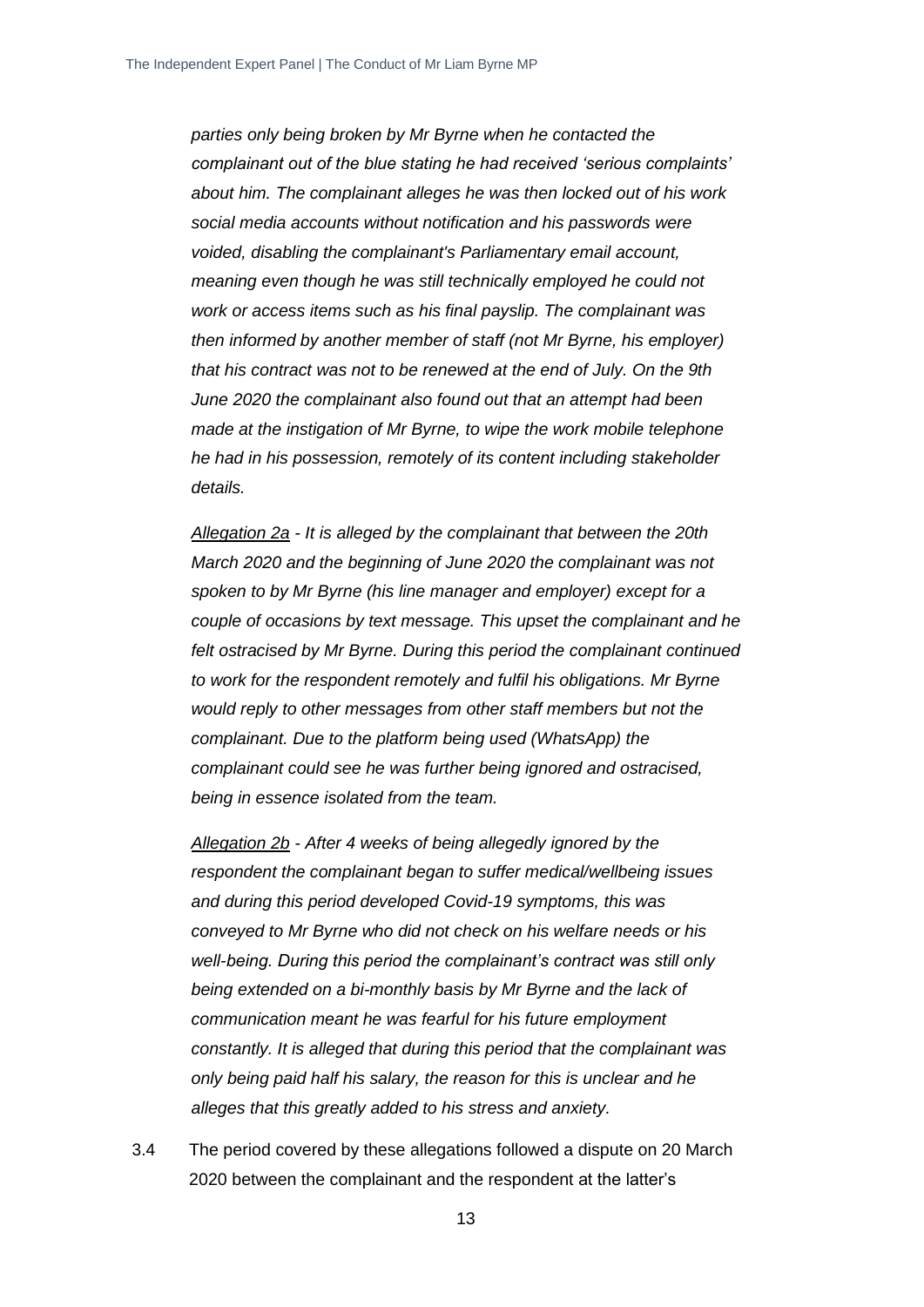constituency office that led to the respondent sending the complainant home. This was subject to a separate allegation of bullying (1b) that was not upheld.

#### **Commissioner's decisions on the allegations**

- 3.5 The Commissioner, in her memorandum of 16 November 2021, agreed in part with the investigator's recommendations. She decided that given the overlaps between the three allegations it would be fairer and avoid "double counting", to treat the aspects of allegations 1d and 2b she upheld (summarised below) as part of allegation 2a. She therefore amended allegation 2a to cover "all the contact between the complainant and Mr Byrne for the period 20 March 2020 to 31 July 2020".
- 3.6 With respect to allegation 1d, the Commissioner found that the decision to remove the complainant's access to the respondent's social media accounts and to "wipe" the work mobile phone, which was being used for the respondent's mayoral campaign, were within the range of reasonable management action given they were "discretionary work tools" provided by the respondent; the complainant's contract was ending; and the respondent had concerns (well-founded or not) that the complainant might abuse his access to them. However, she decided that the complainant's access to his Parliamentary IT account was a contractual right not provided at the discretion of the respondent, therefore the decision to disable access would have prevented him working and had a "punitive" effect on the complainant in denying him access to his final payslips. This was "disproportionate and amounted to malicious behaviour", especially in the context of allegation 2a.
- 3.7 In relation to allegation 2b, the Commissioner concluded that questions about the complainant's correct rate of pay were not within the scope of the ICGS policy. As noted above the rest of the allegation was treated as part of allegation 2a.
- 3.8 In respect of allegation 2a (as amended) the respondent argued that he was not the complainant's line manager during this period, and therefore not responsible for keeping in touch with him after he had been sent home on 20 March until the end of his contract, but the Commissioner concluded that this "account was not convincing". She decided instead that the respondent's conduct amounted to "ostracization and was malicious

14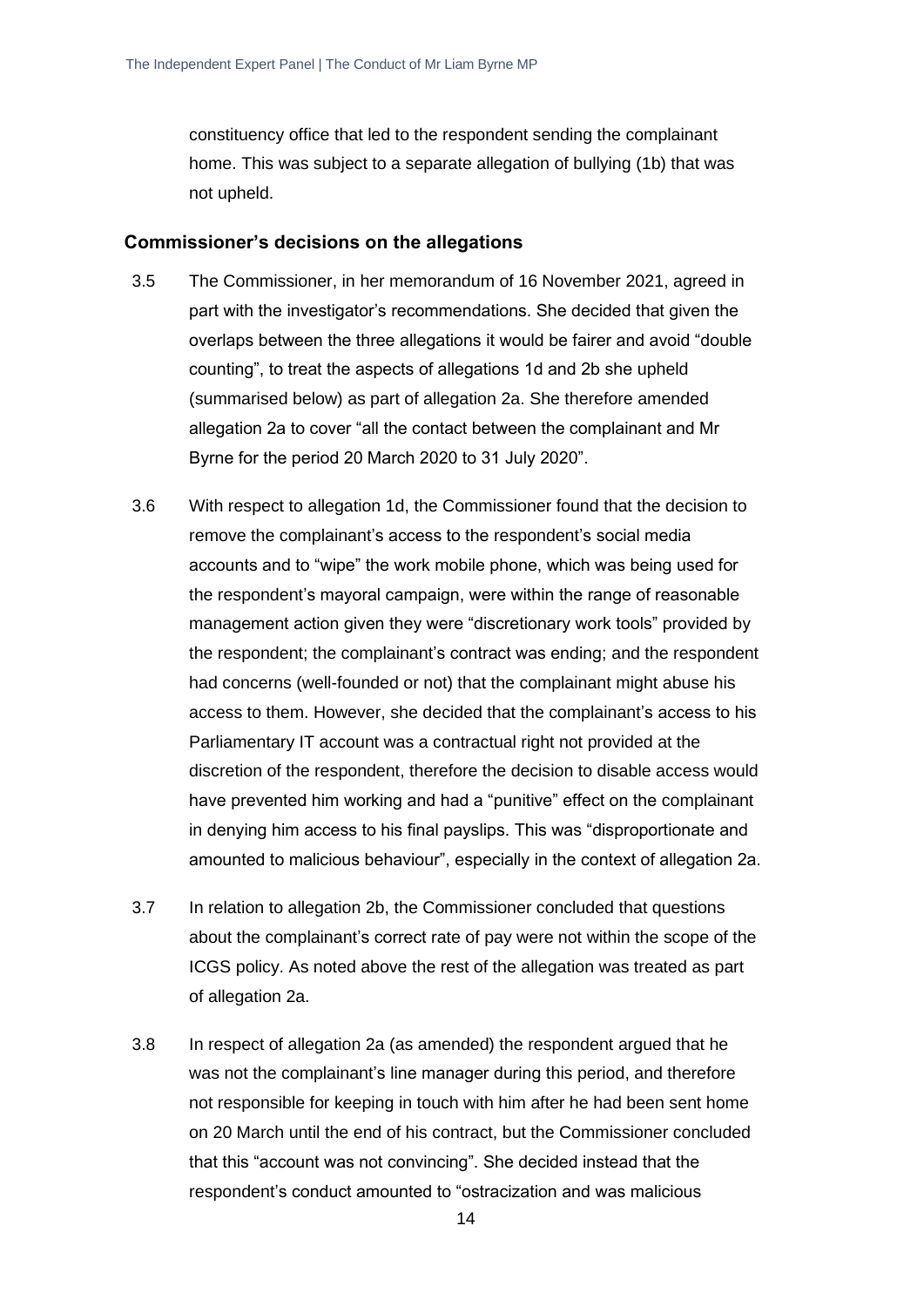behaviour that involved a significant misuse of power". She further found:

*[…] this conduct to be a significant breach of the Policy as, firstly, the period encompassed two episodes of ill-health suffered by the complainant; periods when he would have been particularly vulnerable, especially due to the lockdown constraints in place, and in need of support and assistance from Mr Byrne, his employer. Secondly, the complainant's contract was expiring in this period, and without any communication from Mr Byrne, his employer, he was left with no opportunity to discuss the possibility of a further extension nor any certainty about his future; this was a significant misuse of power.*

#### **Commissioner's conclusions**

- 3.9 For the reasons above the Commissioner upheld allegation 2a, as amended, and therefore found that the respondent had breached the Bullying and Harassment Policy.
- 3.10 In terms of aggravating and mitigating factors she concluded that the respondent's conduct was a particularly serious breach of the policy given the complainant's vulnerable state for at least part of the period in question. She also highlighted "the significant power disparity between the parties, with the complainant being reliant on short-term contract extensions that were granted at Mr Byrne's discretion as the complainant's employer." The respondent's conduct was "a misuse of that power and was done so in full sight of the complainant's colleagues." She considered this to be a significant aggravating factor.
- 3.11 The Commissioner also concluded that the respondent had not co-operated satisfactorily with the investigation through failing to respond to the investigator and submitting further evidence directly to the Commissioner after the investigation had been completed without any explanation as to why it had not been provided earlier. This failure to co-operate had delayed the complainant receiving an outcome to their complaint. The Commissioner found that this was a further serious aggravating factor.
- 3.12 The Commissioner could not identify any mitigating factors.
- 3.13 The Commissioner concluded that the breach of the policy was sufficiently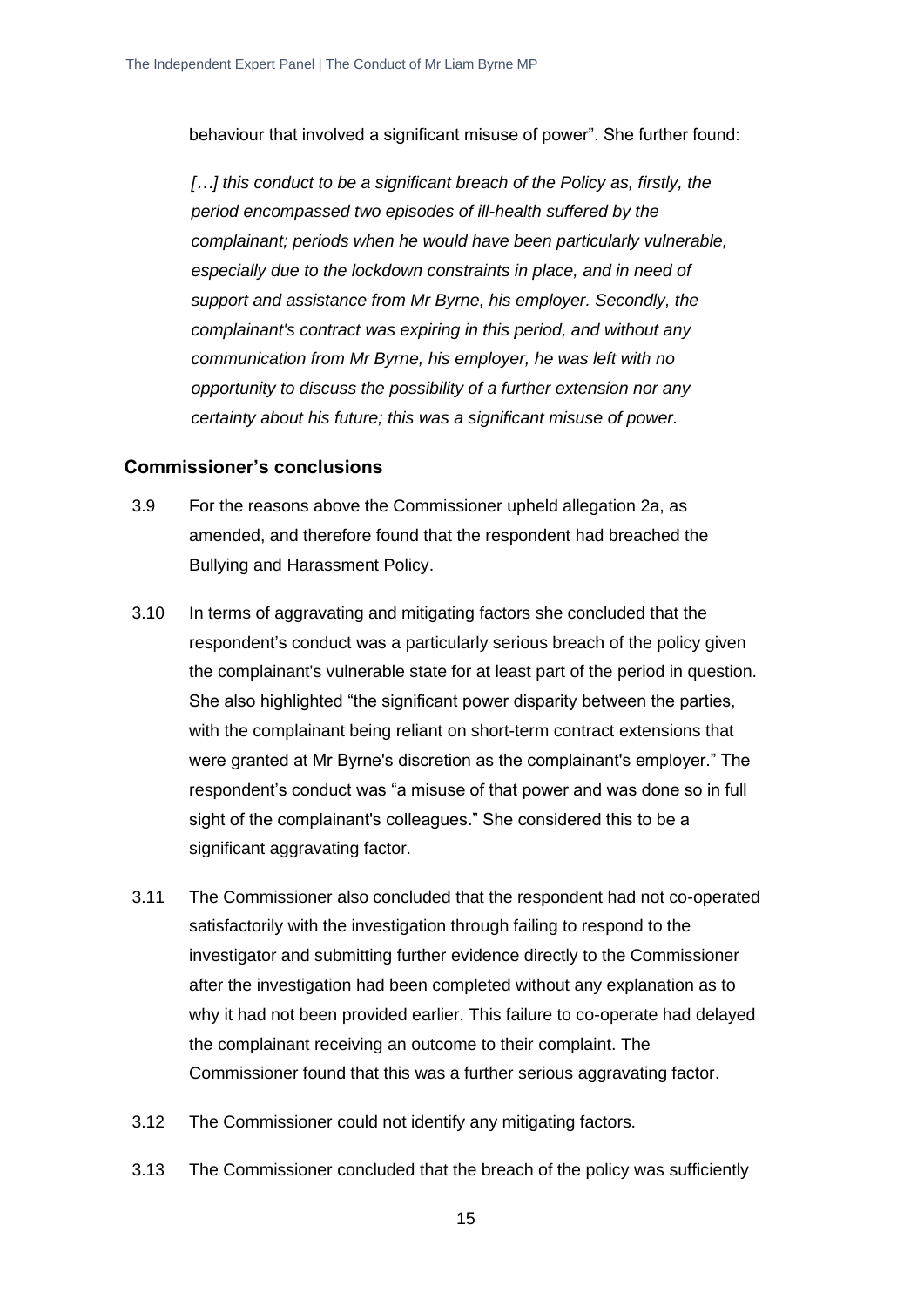serious to exceed her powers to impose sanction, and therefore referred it to the Independent Expert Panel on 16 November 2021.

#### **Appeals against the Commissioner's decisions**

- 3.14 The respondent did not appeal the Commissioner's decision to uphold the complaint.
- 3.15 The complainant appealed the Commissioner's decisions not to uphold allegations 1a and 1c. We considered the complainant's appeal but did not uphold it for the reasons set out in our decision of 31 January 2022 [section 2 of this report].
- 3.16 The sub-panel therefore considered sanction based on the allegations that the Commissioner upheld and the facts that she found proved.

#### **Further investigations**

- 3.17 Following its decision on the complainant's appeal the sub-panel invited the complainant and respondent to make submissions to inform its decision on sanction in the normal way.<sup>1</sup>
- 3.18 In his submission the complainant alleged that the respondent had victimised and/or retaliated against him for making the complaint since July 2020, up until January 2022. If proved, victimisation and/or retaliation against a complainant or a witness by a respondent would be a very serious aggravating factor. We therefore requested further, specific, information about the nature of the complainant's allegations. Having considered this further information we decided on 11 February 2022 to use our power under Standing Order No. 150B(4) to ask the Commissioner to undertake further investigations into one of the allegations.
- 3.19 The sub-panel considered the information gathered by the Commissioner and concluded that there was insufficient evidence to support the allegations of victimisation/retaliation made by the complainant. Therefore, this issue was disregarded and was not considered as part of the subpanel's determinations on sanction.

<sup>1</sup> Independent Expert Panel, *[Appeals, referrals and sanctions: Guidance for the parties](https://www.parliament.uk/globalassets/mps-lords--offices/standards-and-financial-interests/independent-expert-panel/guidance-for-parties-on-appeals-referrals-and-sanctions-revised-october-2021.pdf)*, Version 2, October 2021, paras 42-51.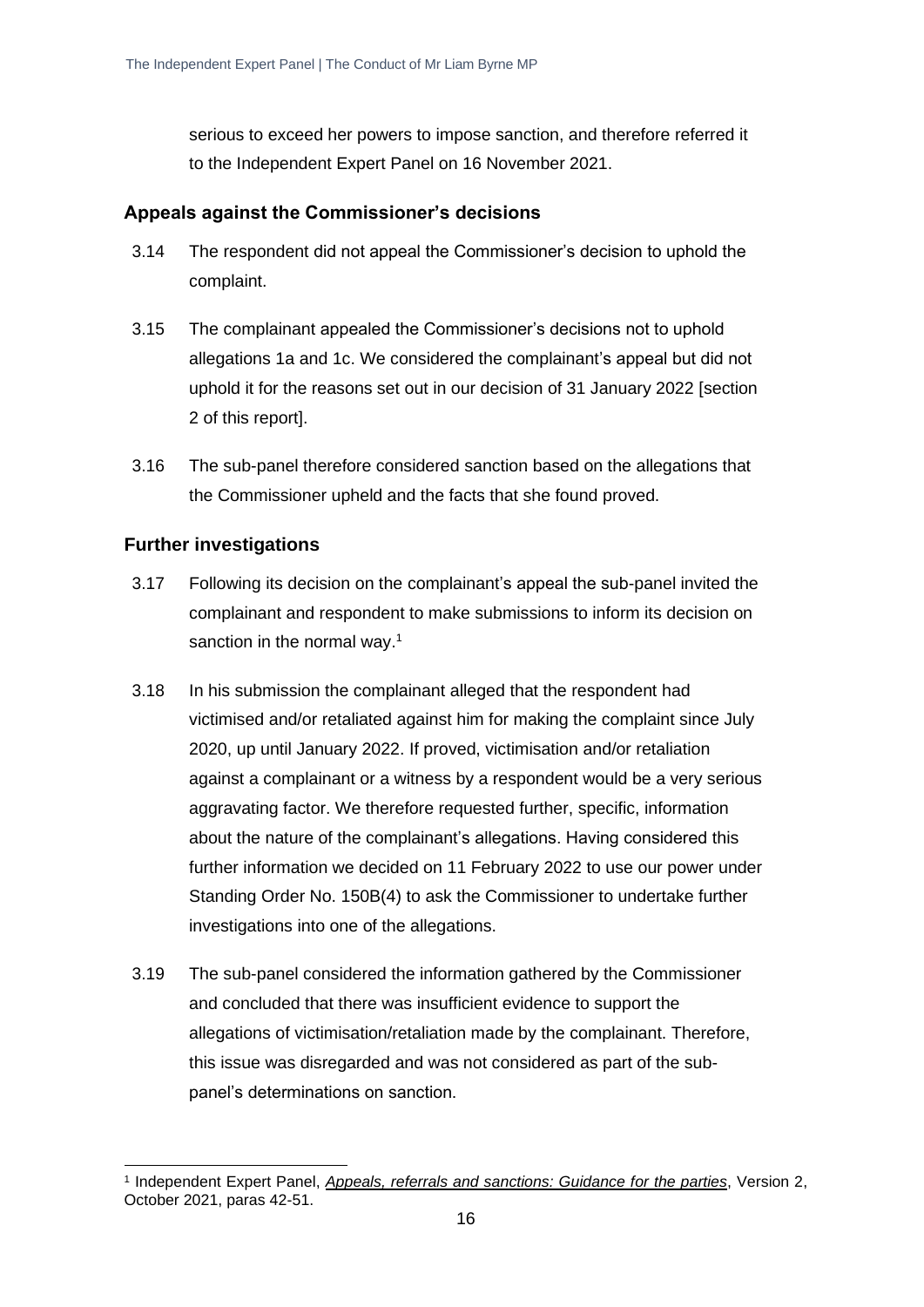#### **Consideration of sanction**

- 3.20 In line with the Panel's published guidance, we asked the respondent to provide a reflective statement for consideration by the sub-panel and offered him the opportunity of addressing us in an oral hearing. $2$  The respondent requested an oral hearing, which occurred on 6 April 2022.
- 3.21 In considering the appropriate sanction we have kept in mind the Panel's Guiding Principles set out in Section A of its published guidance,<sup>3</sup> and applied the further principles that:
	- (1) the sanction should reflect the impact of the conduct on the complainant;
	- (2) the sanction should reflect the nature and extent of the misconduct proved; and,
	- (3) where possible, the approach to sanction should incorporate positive steps aimed at improving the culture and behaviour of Members, staff and the wider Parliamentary community.<sup>4</sup>
- 3.22 We carefully considered the investigation report and the decision of the Commissioner, all the relevant circumstances of the case, all relevant aggravating and mitigating factors, the view of the complainant, the reflective statement submitted by the respondent and the respondent's oral submissions.
- 3.23 The complainant's submission expressed the impact of the respondent's actions which included feeling humiliated in front of his colleagues and marginalised as a result of being deliberately alienated by the respondent. The complainant also outlined the hurt and distress that he suffered as a result of being blocked from his Parliamentary email and IPSA access, which meant that he could not view his payslips to check he was receiving all the pay he was entitled to, which made it impossible for him to rest at that time.

<sup>2</sup> Independent Expert Panel, *[Appeals, referrals and sanctions: Guidance for the parties](https://www.parliament.uk/globalassets/mps-lords--offices/standards-and-financial-interests/independent-expert-panel/guidance-for-parties-on-appeals-referrals-and-sanctions-revised-october-2021.pdf)*, Version 2, October 2021, in particular Section D.

<sup>3</sup> Ibid, paras 1-4.

<sup>4</sup> Ibid, para 52.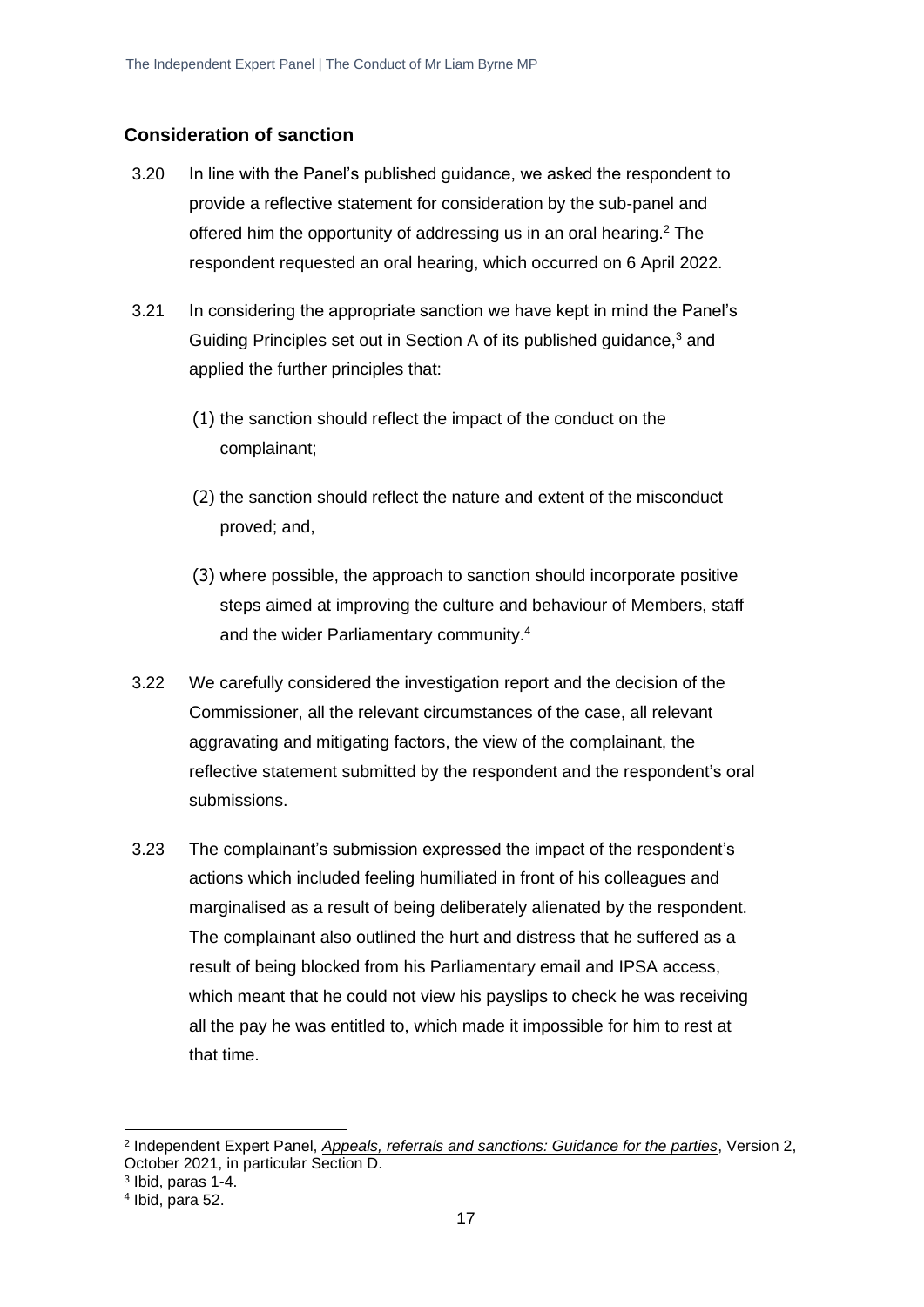- 3.24 We considered that the following aggravating factors were relevant to this case:
	- *Abuse of power and authority* We agreed with the Commissioner that there was a significant power disparity between the respondent and the complainant, due to the complainant being reliant on short-term contract extensions that were granted at the respondent's discretion; and that the respondent's conduct was "a misuse of that power and was done in the full sight of the complainant's colleagues".
	- The ostracization of the complainant by the respondent included ignoring messages from the complainant in the team WhatsApp group chat, which was noticeable to the complainant and his colleagues given the respondent and complainant had previously communicated regularly. We agree with the Commissioner that this was deliberate, and continued over a period of time. The respondent was clear in his written reflections and his oral submissions to us that, following what he considered to be two acts of serious misconduct by the complainant, he formed a very negative opinion of his character, believed that he should be dismissed for gross misconduct, and decided not to engage with him personally. The respondent sought to present his actions as a reasonable HR strategy in response to this incident. We disagree. It was bullying. He should, as he now accepts, have tackled any misconduct through a proper disciplinary process not by ostracizing the complainant.
	- The ostracization of the complainant occurred during the first period of lockdown when the complainant was physically separated from colleagues and when WhatsApp had become an especially important form of communication. It was also a period during which the complainant was uncertain about his future work status and underwent a period of ill health. Given these circumstances the complainant was entitled to support and contact from his employer. We considered the respondent's decision to withhold contact and support in the circumstances of this case to be a significant aggravating factor.
- 3.25 Breaches of confidentiality are normally considered to be significant aggravating factors. We were aware that some confidential details about this case have found their way into the public domain. We have been unable to determine who was responsible.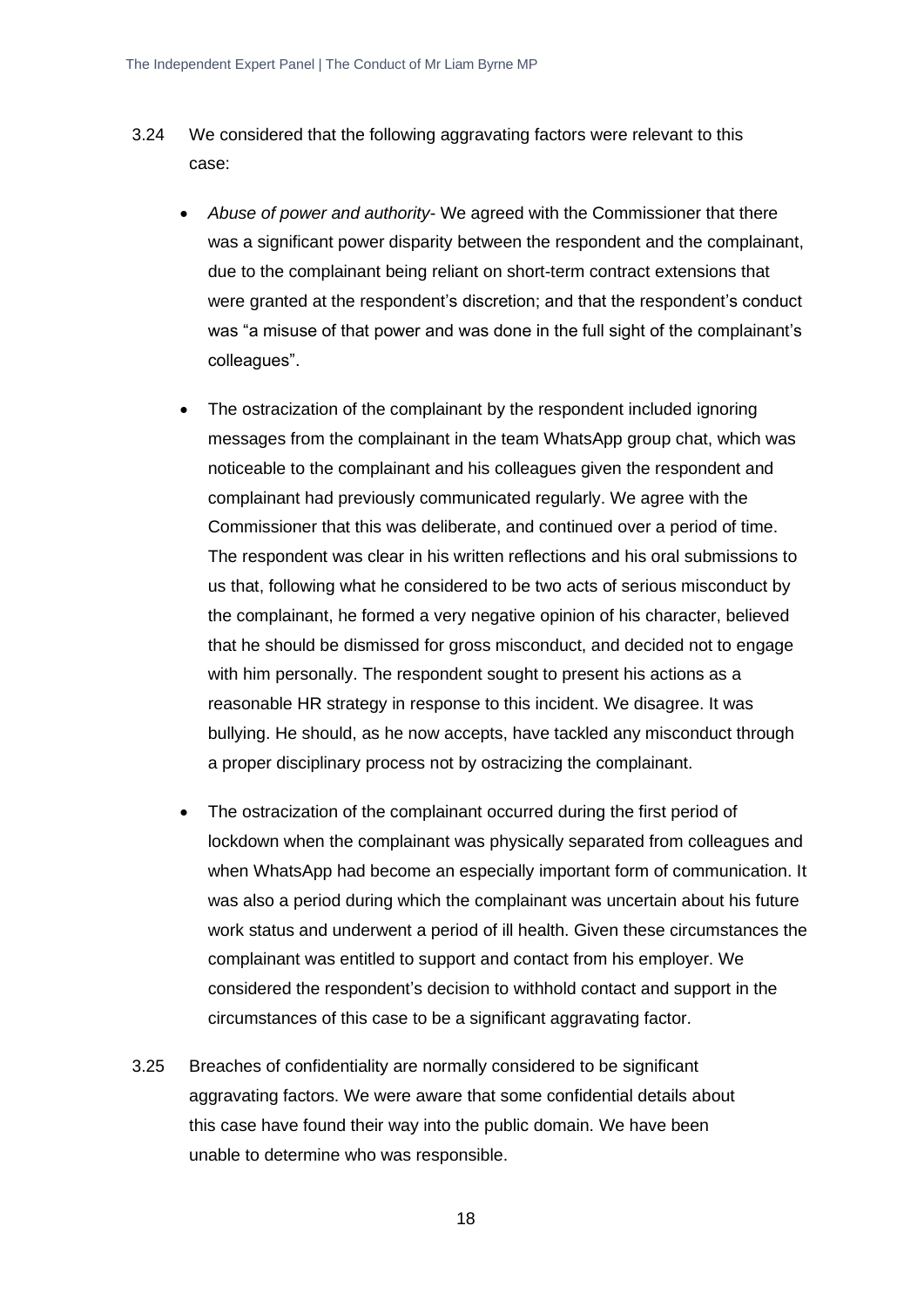- 3.26 We were also aware that the respondent accepted during the course of the investigation and during his oral submissions to us that he shared access to the investigation papers with a member of his staff in order to assist him with the preparation of his case. Respondents should be aware of the very real risk of further disclosure within their office and ensure that appropriate steps are taken to maintain confidentiality. Respondents are accountable for any breaches of confidentiality by or from their office, and this would be a serious aggravating factor.
- 3.27 We considered the Commissioner's conclusion that the respondent's failure to co-operate fully during periods of the investigation and his decision to submit additional evidence in hard copy rather than electronically was a significant aggravating factor because his behaviour had delayed the outcome for the complainant. However, we balanced this view against the concerns about the investigation process expressed by both the complainant and respondent. There were clearly delays in the investigation process, however our view was that they were not as a result of a deliberate strategy by the respondent. We therefore disagreed with the Commissioner that this was a significant aggravating factor in this case.
- 3.28 We considered that the following mitigating factors were relevant to this case:
	- *Genuine remorse* The respondent has expressed remorse and has reflected on why it was wrong to exclude the complainant. He has expressed a willingness to apologise to the complainant for his actions and the hurt and distress they caused him. We accepted his explanation for not offering an apology to the complainant earlier, because he was concerned about its possible impact on other ongoing processes. However, we were not convinced that he fully understood the extent of his wrongdoing as he implied that his lack of understanding of the term "ostracization" within the Bullying and Harassment Policy, and the complainant's behaviour, somehow excused his actions. We were therefore only able to give limited weight to this mitigating factor.
	- *Steps taken to address the behaviour* The respondent indicated that he would be willing to undertake appropriate training, and informed us that he had overhauled the contract structure of all members of his team to ensure that they have clear line management. He has also informed us that he began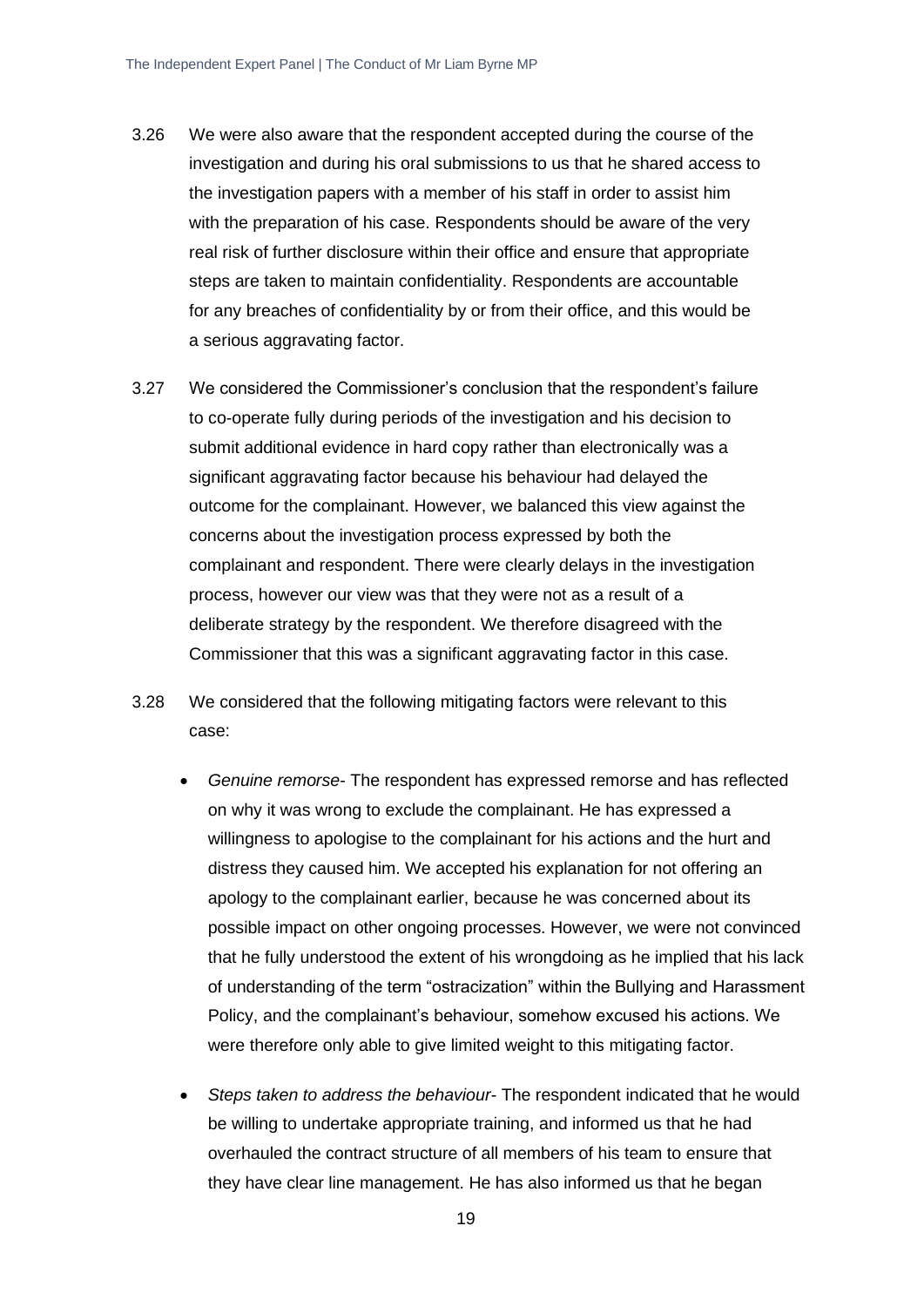discussions with a consultant with a view to undertaking an audit of his office culture and make recommendations on how to continue to improve the management of his team. However, the respondent indicated that he had not proceeded with the work with the consultant due to delays in the investigation process. Therefore, we were not satisfied that the respondent has yet taken sufficient steps to prevent the repetition of the type of behaviour which is at the root of the misconduct in this case. Consequently, we could not attribute full weight to this mitigating factor.

• *Physical or mental ill health or other mental trauma*- We noted the respondent's candid representations to us in respect of his wellbeing. We accepted the likely impact of these issues at the time that the misconduct occurred and the considerable impact of the lengthy investigation process on his current wellbeing. We considered that this was a mitigating factor.

#### **Decision**

- 3.29 This case involves a serious breach of the Bullying and Harassment Policy which arose from the respondent abusing his position of power and ostracizing the complainant, who was his employee, by ceasing personal contact with him for several months and denying him access to his Parliamentary IT account. The impact of this behaviour was compounded by the fact that it occurred during the first period of lockdown when the complainant was physically separated from work colleagues, uncertain of his future work status, and had undergone a period of ill health.
- 3.30 In his submission the complainant stated that the respondent had not apologised to him and argued that the respondent had not taken steps to address the causes of his behaviour. We agreed that the respondent should apologise and undertake training and other actions to address the causes of his behaviour and weaknesses in the management of his office.
- 3.31 The respondent has expressed a willingness to apologise and undertake training. However, given the aggravating factors we concluded that an apology coupled with a requirement to undertake training was not a sufficient sanction to address the seriousness of this case. We determined that the circumstances of this case warranted a period of suspension from the House.